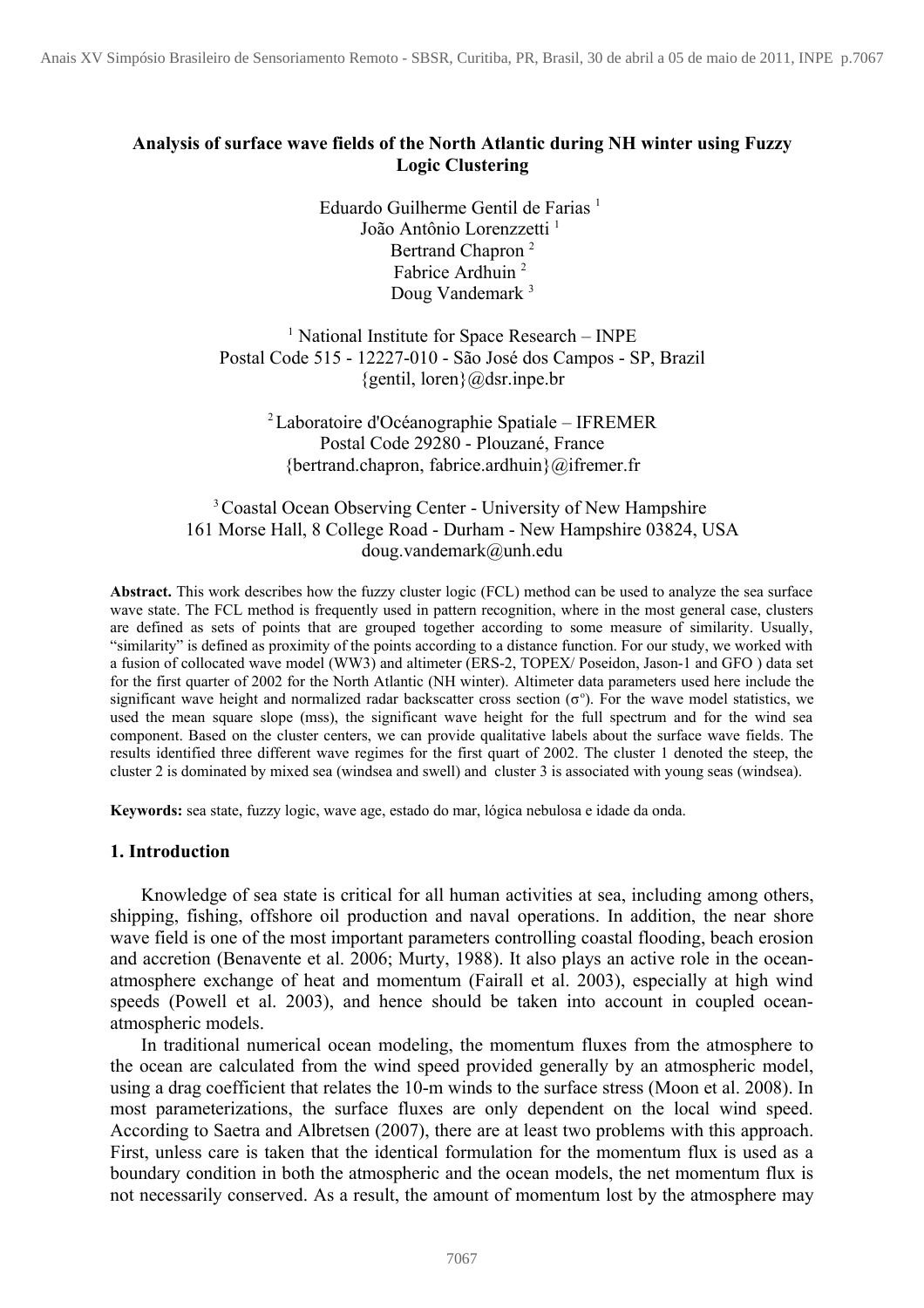be different from that gained by the ocean. A second point is that the surface stress is also, to a large extent, dependent on the sea state, that is, on how the wave energy is distributed over the frequency range (Geernaert et al. 1986; Powell et al. 2003)

The sea state is generally described by statistical variables, including the significant wave height, peak period and peak wave direction, derived from the directional power spectrum of the gravity waves. These parameters are dependent on the spatial and temporal local wind variability (Drennan et al. 1999). This relationship is not direct, since the wind-waves generated by intense storms become ocean swells as they leave their generation zone, traveling long distances across the globe, in a range from 3 to 10 days (Collard et al. 2009).

Vandemark et al. (2006), analyzing the sea state impacts on global altimeters mean sea level measurements, identified the possibility of using fuzzy algorithms for delimitation of different sea states. This approach was done on a data set where altimeter products and gravity wave model data are fused to objectively define differing wave provinces (i.e. wave regimes or classes) using wave age and wave slope related parameters.

This work presents an analysis of the wave climate in the North Atlantic and for the region 10°S to 50°N and 10°E to 60°W and for the months of January/February/March (NH winter) using the FCL methodology as described by Moore et al. (2001) and developed by Vandemark et al. (2006), combining altimeter and wave model data. This period was chosen since it coincides with the season when the Intertropical Convergence Zone (ITCZ) makes its southern migration towards the equator. During this period, the prevailing Northeast Trade Winds from the northern hemisphere generate different sea states and the long fetch facilitates the arrival of the swell waves at the Brazilian north coast. In addition, during this period strong storms are developed in mid to high latitudes of the North Atlantic and can generate swell wave trains that can propagate southward to low latitudes.

## **2. Methods**

An essential component of this study is the fusion of collocated wave model and altimeter data. The wave model used in this work is the Wave Watch III (Tolman et al. 2002). The output fields of the wave model are obtained every six hour in a regional scale. In addition to this simulated data set, the processing included a merging of model products with available altimeter data (ERS-2, TOPEX/ Poseidon, Jason-1 and GFO) for the period between January and March 2002. The satellite data is available in the AVISO website (http://www.aviso.oceanobs.com/).

The process involves interpolating wave model output and altimeter products, to a common 2° x 2° lat/long grid to obtain a quarterly average field for each variable.

Altimeter data parameters used here include the significant wave height  $(H_s)$  and normalized backscatter radar cross section  $(\sigma^{\circ})$ . The following wave model statistics were used: mean square slope (mss), significant wave height for the full spectrum range and for the wind sea partition. Remaining details pertaining to these data can be found in Feng et al. (2006); Tran et al. (2006).

## **2.1. Fuzzy C-Means**

The Fuzzy C-Means (FCM), frequently used in pattern recognition, is a method of clustering which allows one piece of data to belong to two or more clusters. In the most general case, clusters are defined as groups of points that are similar according to some measure of similarity. Usually, "similarity" is defined as proximity of the points according to a distance function.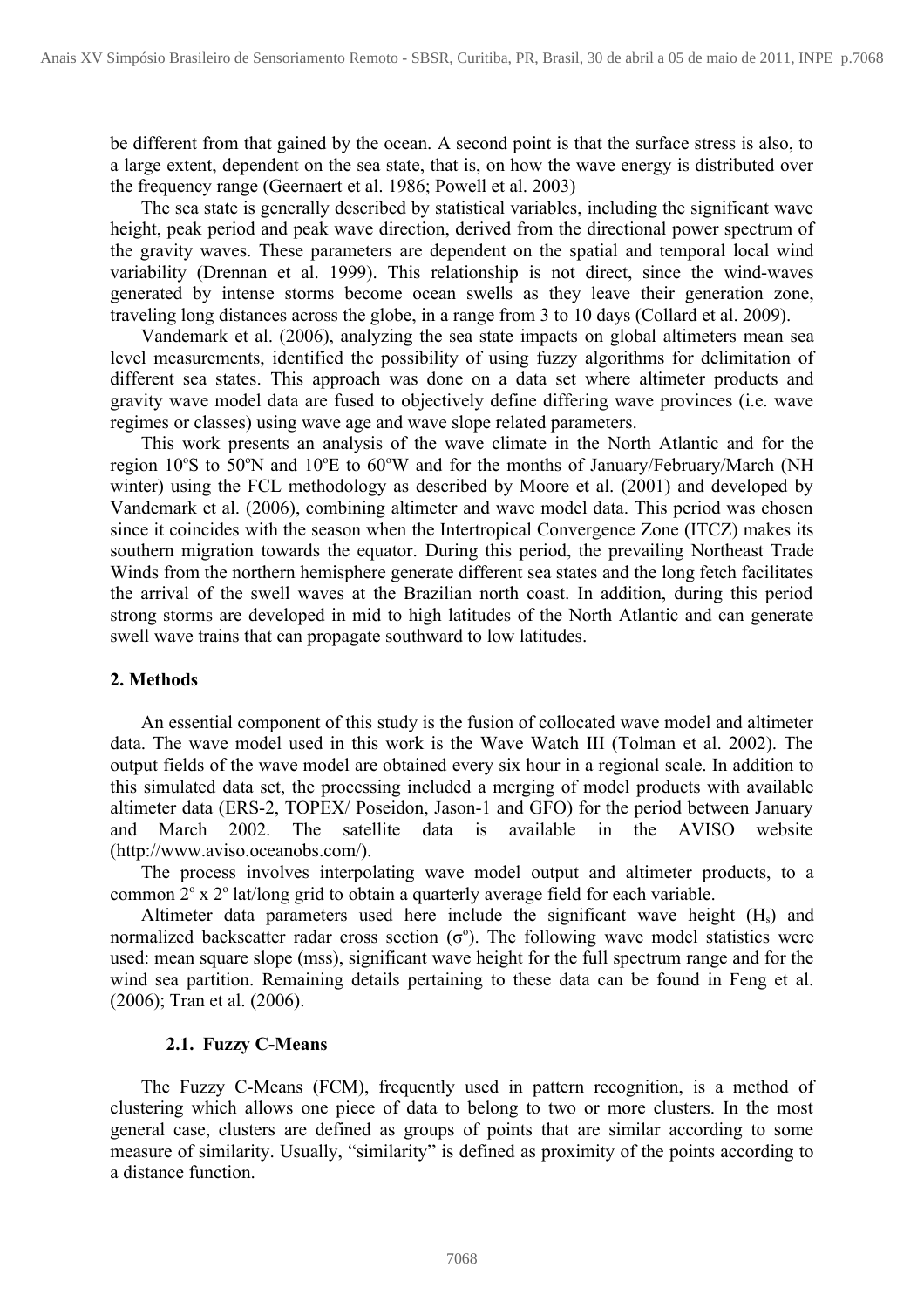Clusters representing one specific class in which each member has full membership, that is, they do not belong to any other class, are called discontinuous or discrete classes. On the other hand, classes in which each member belongs in some extent to every cluster or partition are called continuous classes (McBratney and Gruijter, 1992). These classes are a generalization of the fuzzy sets theory, and may have membership values ranging between 0 and 1, where 1 represents the membership cluster center and 0 represents complete dissociation of the cluster.

The FCM algorithm attempts to minimize the objective function  $J_m$  as defined in equation 1:

$$
J_m = \sum_{k=1}^{N_s} \sum_{i=1}^{N_c} \mu_{ij}^m d^2 \Big(X_j, V_i\Big) \tag{1}
$$

where:  $N_s$  is the total number of observations, j, in the data set;  $N_c$  is the number of separate clusters, i; d is the Euclidean distance between an observation vector  $X_i$  and cluster center  $V_i$ ;  $\mu_{ij}$  is the membership value of the j<sup>th</sup> observation to the i<sup>th</sup> cluster (a value between 0 and 1); and m is the weighting exponent (initially set to 2).

#### **2.2. Wave regime classification**

For this work, our choice of a multivariate data vector X for input to the clustering is: significant wave height (H<sub>s</sub>), the nondimensional ratio term in wave elevation ( $\delta_h$ ) and a ratio term in wave slope  $(\delta_s)$ , which are described at Eqs. 2, 3 and 4 below.

$$
H_s = 4 \cdot \sqrt{\iint E\left(f, \theta\right) f^0 d f d\theta} = 4 \cdot \sqrt{m_0}
$$
 (2)

$$
\delta_h = \frac{H_{sea}}{H_s} \quad , \text{ where } H_{sea} = 4 \cdot \sqrt{\int_F \int E(f,\theta) \, f^0 \, df d\theta} \text{ and } F = f_{sea} \left( 0.4 \, \text{H}_z \right) \tag{3}
$$

$$
\delta_s = \frac{mss_{long}}{mss_{tot}} \text{ , where } mss_{long} = m_4. \left(\frac{2 \cdot \pi}{g}\right)^2 \text{ and } mss_{tot} \simeq \frac{R^2}{\sigma^0} \tag{4}
$$

Where  $E(f, \theta)$  is the directional wave spectrum, and m<sub>0</sub> and m<sub>4</sub> are, respectively, the zero and fourth order moment of the wave spectrum.

The H<sub>sea</sub> used in the numerator of  $\delta_h$ , is the portion of the directional ocean wave height frequency spectrum  $(E(f, \theta))$  associated to the wind sea; mss<sub>long</sub> is the slope variance associated with all long waves in E up to a cut-off wave frequency of 0.4 Hz. Only Wave Watch III results are used to derive these terms.

 $\text{mss}_{\text{tot}}$  is derived from the inverse of the altimeter measured radar cross section ( $\sigma^{\circ}$ ) assuming the nominal quasi-specular radar backscattering relationship (Barrick, 1968; Jackson et al. 1992) and a surface Fresnel reflection coefficient  $R^2$ = 0.45. The significant wave height term used in  $\delta_h$  is taken from the altimeter measurement.

The ratio in wave elevation ( $\delta_h$ ), can be interpreted as a pseudo wave age (U<sup>2</sup>/H<sub>s</sub>  $\alpha$  H<sub>sea</sub>/H<sub>s</sub>) (Fu and Glazman, 1991; Glazman et al. 1994).  $\delta_h$  can be interpreted as an index for the amount of swell present. When  $\delta_h$  is low, swells dominate the overall sea state, while a high  $\delta_h$  value indicates fully wind-driven. Previous work (Glazman et al. 1996; Young, 1999; Feng et al. 2006; Tran et al. 2006), showed that the global ocean exhibits a wide range in this ratio due to the common mixture of sea and multiple swell modes.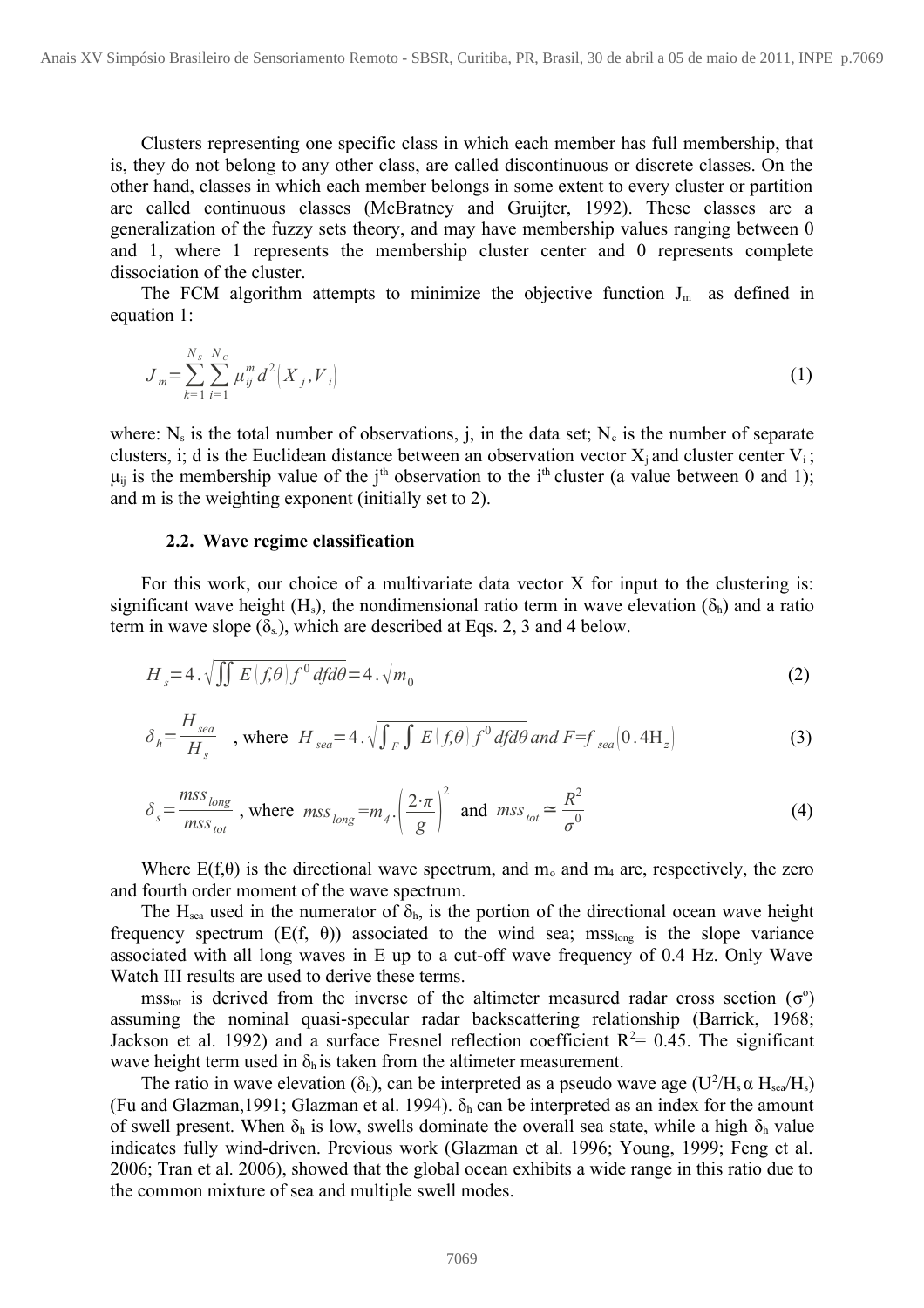$\delta_s$  is a ratio in wave slope variance, or mean square slope (mss). It describes the amount of long (order 10 m) gravity wave steepness in relation to the total slope variance that is typically dominated by the steeper and much shorter cm-scale wavelets.

Several numbers of clusters and weighting exponent were initially tried. The best results seemed to occur with three clusters  $(N_c)$  or wave regime classes and m=2. This class number solution was obtained using the data set for the average first quarter for the year 2002. This study uses the distance-based fuzzy classification membership function to assign membership and this constrains total membership such that a sample's total membership value across three classes must sum to 1.

## **3. Results and discussion**

The three data class clustering developed using altimeter and wave model data for the first quart of the year 2002 are shown in Figure 1. The clusters were numbered 1-3 according to decreasing average wave height. The cluster maps in figure 1 show where these wave regime subsets are geolocated in a general sense. Highest membership indicates strong likelihood for this regime to be present at those locations. Note that the FLC method allows a parameter to be part of more than one cluster.



Figure 1. Geolocation of Clusters for January/February/March period of 2002.

Table 1 shows for each class the mean values of the three wave-related parameters used as input to the process (H<sub>s</sub>,  $\delta_h$  and  $\delta_s$ ). Based on the cluster centers in table 1 and recalling that  $\delta_h$  refers to pseudo inverse wave age and  $\delta_s$  refers to long wave steepness dynamics, it is possible to provide qualitative labels about the sea state for each class.

Table 1. Cluster centers for the wave analysis. Last column is general descriptor of the wavefield in the class.

| $\overline{\phantom{0}}$ | $H_s(m)$ | $\mathbf{U}_\mathbf{S}$ | Oh   | <b>Type</b> |
|--------------------------|----------|-------------------------|------|-------------|
| <b>Cluster 1</b>         | 3.57     | 0.24                    | 0.77 | steep       |
| <b>Cluster 2</b>         | 2.55     | 0.18                    | 0.61 | mixed seas  |
| <b>Cluster 3</b>         | .91      | 0.16                    | 0.68 | young seas  |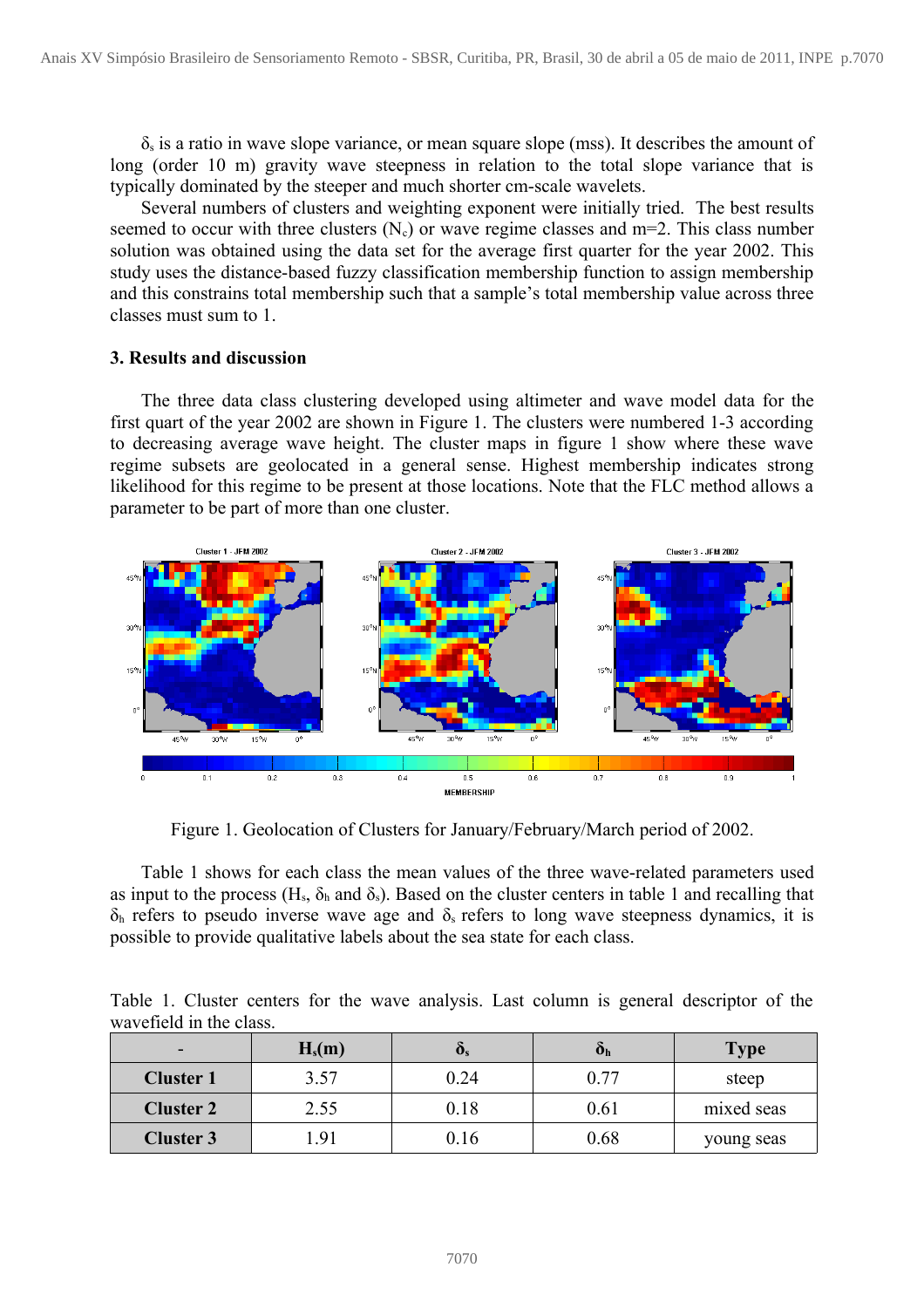Taking the global sea state analysis of Vandermark et al. (2006) as base, our three cluster regions can be classified as low-to-moderate sea states. The cluster 1 is denoted steep due to its highest H<sub>s</sub> and  $\delta_s$  values. The high value of  $\delta_h$  indicates that these are regions heavily dominated by local wind sea and the highest  $\delta_s$  calls for the presence of long waves contributing to the mss spectrum. The cluster 2, is the class with the smallest  $\delta_h$  (0.6) and, therefore, with greatest swell contribution. It has a characteristic of mixed seas, with the presence of wind sea and swell, although with a dominance of wind seas. The cluster 3, is the lowest H<sub>s</sub> cluster, and is designated young seas. With a  $\delta_h$  of 0.7, it is dominated by wind seas. With the lowest  $\delta_s$ , it has the smallest contribution of long waves to the mss spectrum. Although having a higher contribution of wind sea component as compared to the cluster 2, some swell contribution should be expected for this class.

Figure 1 shows a general southern trend of cluster locations probably associated with the decrease of average  $H_s$  characteristic of each class. The cluster 1 identifies the wave fields associated to the climatology of local NH winter storms. High winds associated with the low pressure systems that pass through the mid-latitude storm tracks generate large wind waves with high peak phase speeds. Normally, the result of this is a southward propagation of swell systems out of the storm tracks as during the NH winter (Melo et al. 1995). This result is consistent with Hanley et al. (2010) that shows swell systems propagating southward at the group velocity out of the midlatitude storm tracks during the NH winter.

The cluster 2 is mostly concentrated in the latitudinal zone between  $10^{\circ}$  and  $25^{\circ}$ N where the NE trade winds are predominant during this period. A region of cluster 2 is also evident near the Brazilian N coast between 30° and 40°W near the equator. Considering the large fetch available in the region, it is plausible to expect swell systems propagating from NE to SW reaching the Brazilian coast during this period.

The cluster 3, being the lowest  $H_s$  cluster, is concentrated in the equatorial band. Although its mean  $\delta_h$  of 0.7 implies a dominance of wind seas, some swell energy is to be expected.

The cluster analysis results add evidence on the existence of swell and windsea fields together near on the Brazilian north coast during the months from January to March. The origin of the swell fields present in clusters 2 and 3 are likely to be associated to the cluster 1 regions, but part of swell systems present in the low latitude western North Atlantic in this period can be produced by the NE trades present in clusters 2 and 3 areas. As a result, this oceanic region can be broadly categorized into two regimes: wind waves that predominate and are associated with wintertime storms of the North Atlantic, and swell, which is more present in classes 2 and 3.

In contrast to the windseas, long-wavelength swell waves which are usually generated by storms and can propagate thousands of kilometers across the ocean can be present almost everywhere (Drennan et al. 2003). The presence of swell energy in different proportions observed in the three cluster regions should be, therefore, considered normal. Pure wind seas are mostly found only in coastal regions, in enclosed seas or during extreme wind events. In the open ocean, swell is usually present (Hanley et al. 2010). The results of the Coupled Boundary Layers and Air–Sea Transfer (CBLAST) field campaign, which took place in the North Atlantic (Edson et al. 2007), demonstrated that in light wind conditions, the waves are usually in a state of nonequilibrium where phase velocity exceeds the local wind, indicating that remotely generated swell is present.

The global contribution of swell fields in open ocean, has been identified by Chen et al. (2002), who collocated a global dataset of simultaneous measurements of  $H_s$  and  $U_{10}$  from the Ocean Topography Experiment/National Aeronautics and Space Administration (NASA) Scatterometer (TOPEX/ NSCAT) and TOPEX/Quick Scatterometer (TOPEX/ QuikSCAT) missions to observe the spatial patterns of both wind sea and swell. They determined the global distribution of wind waves and swell using the wind–wave relation for fully developed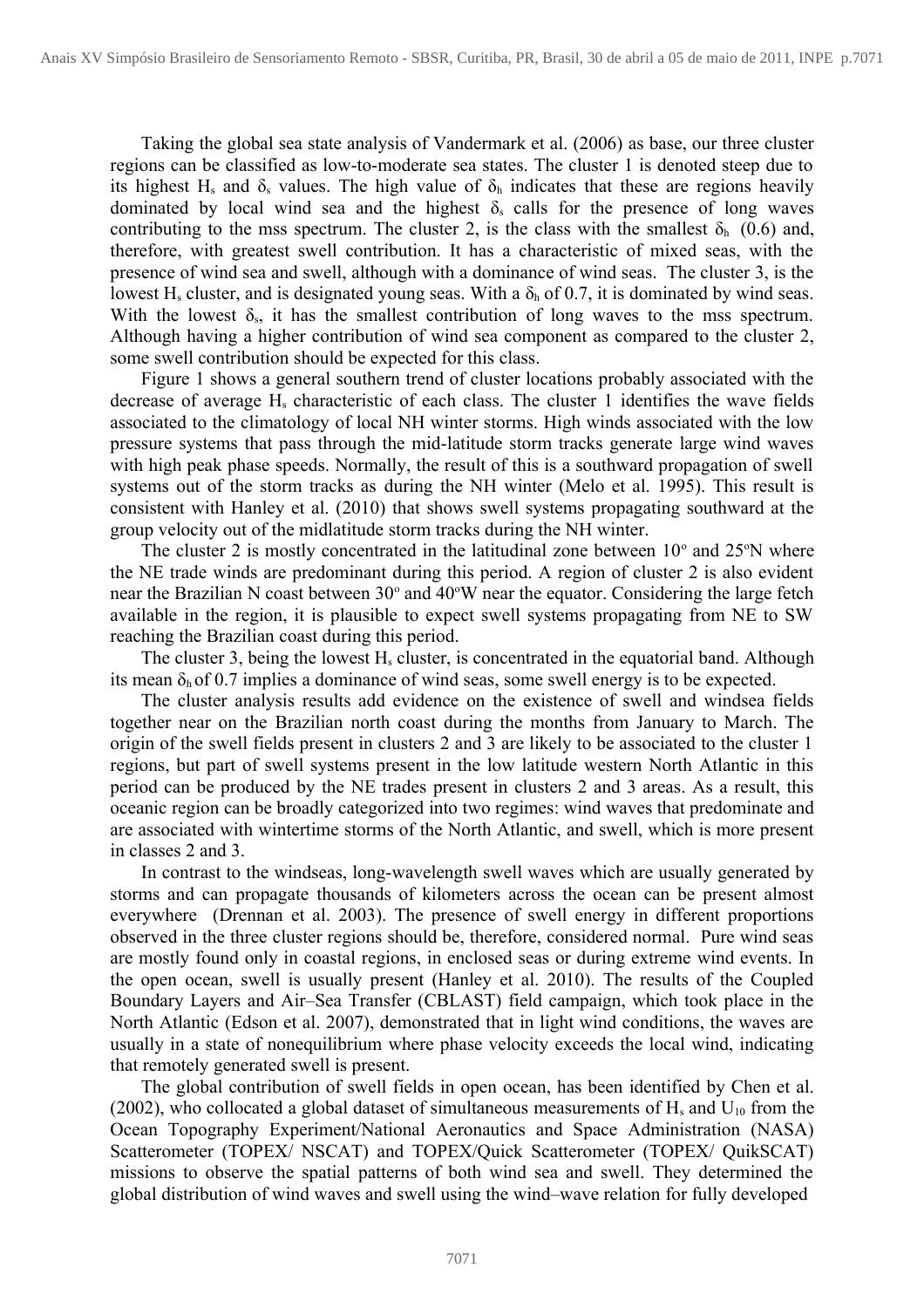seas given by Hasselmann et al. (1988), assuming that measurements of  $H_s$  less than the fully developed limit are from a growing sea and measurements of  $H_s$  that are greater are swell. They identify the "swell pools" in the tropics, more precisely, in the region highlighted by cluster 3.

Although Chen et al. (2002) find that wind waves occur most frequently in the midlatitude storm tracks, they also find that swell is present more than 75% of the time in these regions. They also showed that in regions of the high winds as this region there is a growing tendency of finding underdeveloped seas for winds greater than 10 ms<sup>-1</sup> and that for winds greater than  $20 \text{ ms}^{-1}$  wind waves were almost always not fully developed.

Finally, is possible observing that the results of the cluster 3 in consequence of the signal showed in the cluster 1. According to Hanley et al. (2010), the high winds throughout the year in the Northern Hemisphere in the storm tracks are much higher in January, February and March. Therefore, it is expected that swell originates predominantly from these regions during this period. As a result, during January, February and March, when the Northern Hemisphere storm tracks are most active, the front that separates swell propagating northward out of the Southern Ocean, from swell propagating southward out of the Northern Hemisphere storm tracks is shifted farther south than in the annual mean.

## **4. Conclusions**

Ocean gravity wave models have shown a steady improvement, and can presently be run routinely, offering directional gravity wave field statistics. Problems, however, still exist. These include imperfect model physics and imperfect wave model forcing by modeled wind fields. A difficulty of putting together model and altimeter data is the inherent mismatch of spatial and temporal information between a 6 hourly, 1 degree model output and the instantaneous 1-3 km altimeter footprint. This study's method of combining wave model and altimeter data using a fuzzy logic clustering approach demonstrates a data fusion approach that is well-suited to the handling of these limitations. The method allows the association of all individual measurements with a quantitative measure, or membership value, for three distinct wave wave age and steepness classes

Although the clustering calculations provide a method for obtaining objective results, the choice of the input parameters for the clustering process was of course subjective. This perturbation approach to defining the inputs in terms of wave elevation and slope ratio terms, δh and δs , is shown then to provide both a physically-meaningful solution and one that is attractive in its combination of altimeter and wave model products.

There are numerous steps needed to fully evaluate the potential of the present data fusion. In our case, we had focused on illustrating the methodology using altimeter data for the first quart of the year 2002. The assessment of the stability of the present approach for use in other timeframes is ongoing but preliminary results suggest that the method and results are robust. These results and further physical interpretation of the cluster analysis and their temporal variability is the subject of another study.

### **5. Acknowledgements**

We would like to acknowledge Tim Moore and Hui Feng - University of New Hampshire, for providing the fuzzy analysis algorithms.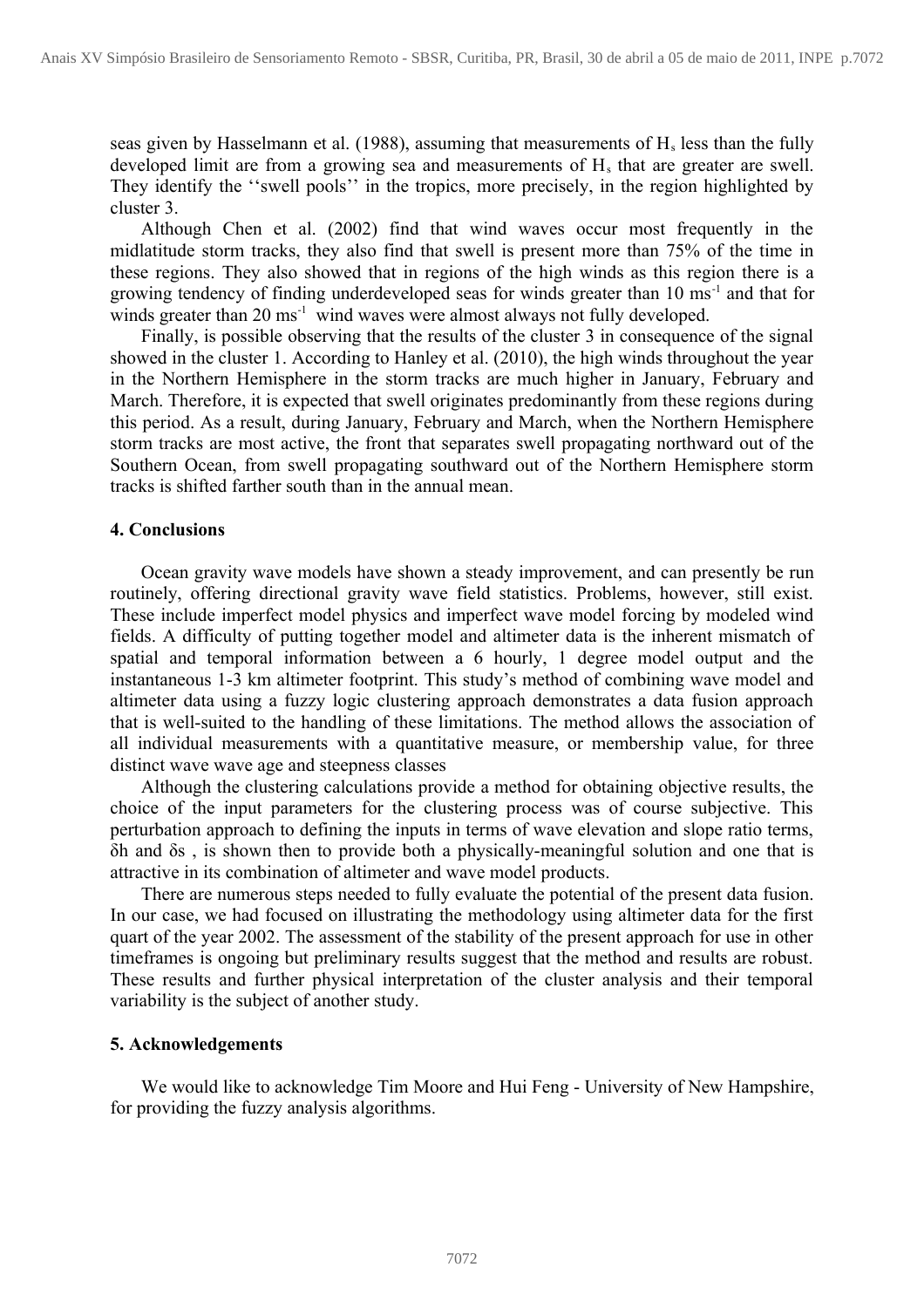# **6. References**

Barrick, D. Rough surface scattering based on the specular point theory, **IEEE Trans. Antennas Propagation**, v. 16, p. 449–454, 1968.

Benavente, J.; Del Rio, L.; Gracia, F.J.; Martínez-del-Pozo, J.A. Coastal flooding hazard related to storms and coastal evolution in Valdelagrana spit (Cadiz Bay Natural Park, SW Spain). **Continental Shelf Research**, v. 26, p. 1601-1076, 2006

Collard, F.; Ardhuin, F.; Chapron, B. Routine monitoring and analysis of ocean swell fields using a spaceborne SAR, **Journal of Geophysical Research**, v. 30, p. 1 – 13, 2009.

Chen, G.; Chapron, B.; Ezraty, R.; Vandemark, D.. A Global View of Swell and Wind Sea Climate in the Ocean by Satellite Altimeter and Scatterometer. **Journal of Atmospheric and Oceanic Technology**, v. 19, p. 1849–1859, 2002.

Drennan, W. M., H. C.; Graber; Donelan M.A. Evidence for the effects of swell and unsteady winds on marine wind stress, **Journal of Physical Oceanography**, v. 29, p. 1853 – 1864, 1999.

Drennan, W.M.; Graber H.C.; Hauser D.; Quentin C. On the wave age dependence of wind stress over pure wind seas, **Journal of Geophysical Research**, v.108, 8062, doi:10.1029/2000JC000715, 2003.

Edson, J. and Coauthors. The Coupled Boundary Layers and Air–Sea Transfer Experiment in Low Winds. **Bulletin of the American Meteorological Society**, v. 88, p. 341–356. 2007.

Fairall, C. W.; Bradley E. F.; Hare, J. E.; Grachey A. A.; Edson J. B. Edson. Bulk parameterization of air-sea fluxes: updates and verification for the coare algorithm. **Journal of Climate**, v. 19, p. 571–591, 2003.

Feng, H.; Vandemark D.; Quilfen, Y.; Chapron, B.; Beckley B. Assessment of wind forcing on global wave model output using the topex altimeter, **Ocean Engineering**, v. 33, p. 1431– 1461, 2006.

Fu, L. L. and Glazman R. The effect of the degree of wave development on the sea state bias in radar altimetry measurement, **Journal of Geophysical Research-Oceans**, v. 96, p. 829– 834, 1991.

Geernaert, G.L.; Katsaros, K.B.; Richter, K. Variation of the drag coefficient and its dependence on sea state. **Journal of Geophysical Research**, v. 91, p. 7667-7679, 1986.

Glazman, R.; Fabrikant A.; Srokosz M.A. Numerical analysis of the sea state bias for satellite altimetry, **Journal of Geophysical Research**, v. 101, p. 3789–3799, 1996.

Glazman, R. E.; Greysukh, A.; Zlotnicki, V. Evaluating models of sea state bias in satellite altimetry, **Journal of Geophysical Research-Oceans**, v. 99, p. 581–591. 1994.

Hanley, E. K.; Belcher E.S.; Sullivan, P.P. A Global Climatology of Wind–Wave Interaction. **Journal of Physical Oceanography**, v. 40, p.1263–1282, 2010.